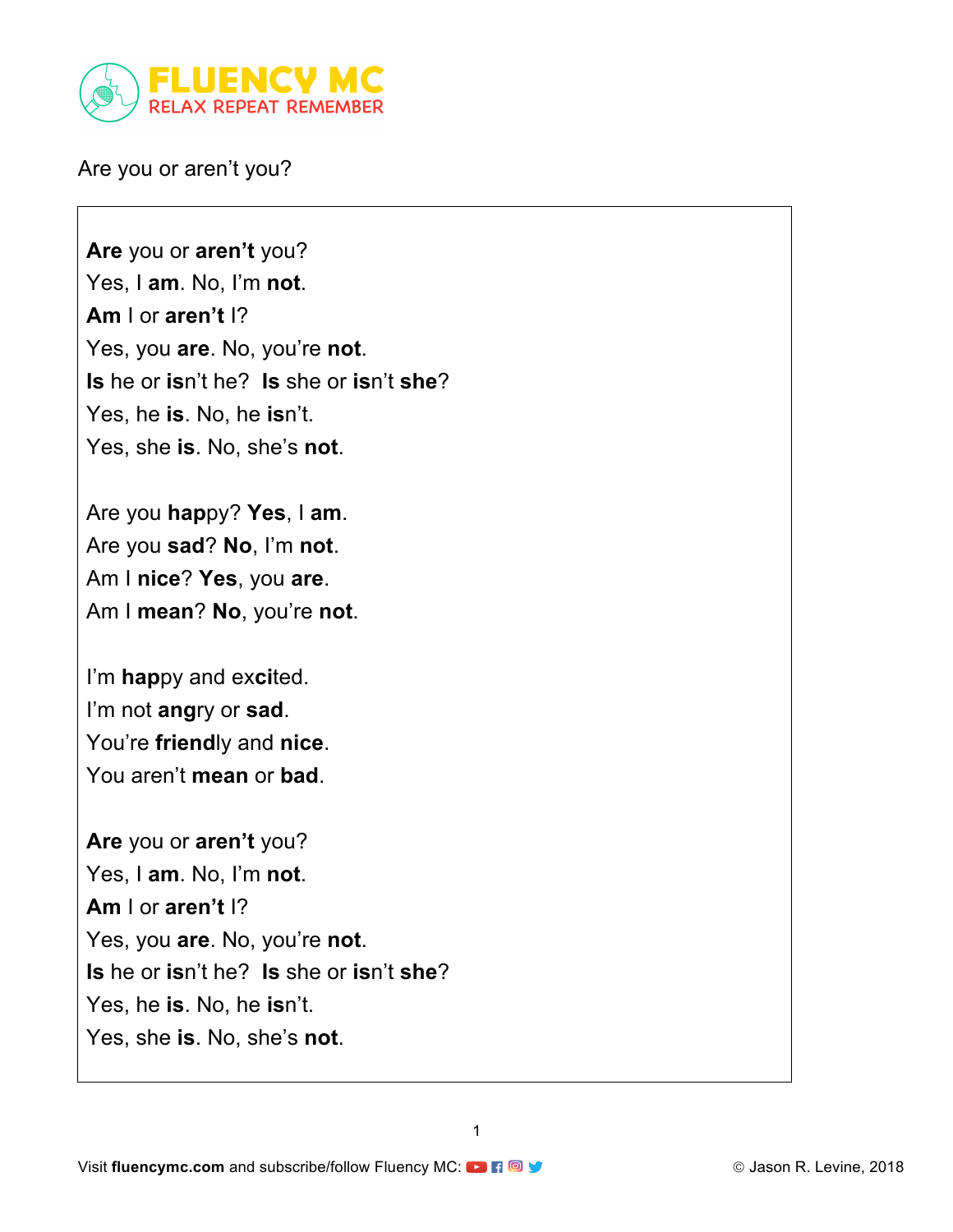

Is she **strong**? **Yes**, she **is**. Is she **bor**ing? **No**, she **is**n't. Is he **hon**est? **Yes**, he **is**. Is he **gre**edy? **No**, he's **not**.

She's **heal**thy and **strong**. She isn't **la**zy or **bor**ing. He's **fun**ny and **hon**est. He's not **gree**dy or **rude**.

**Are** we or **aren't** we? Yes, we **are**. No, we're **not**. **Are** they or **aren't** they? Yes, they **are**. No, they **aren't**. **Is** it or **is**n't it? **Is** there or **is**n't there? Yes, it **is**. No, it **is**n't. Yes, there **is**. No, there's **not**.

Are we **go**ing? **Yes**, we **are**. Are we **stay**ing? **No**, we're **not**. Are they **talk**ing? **Yes**, they **are**. Are they **dri**ving? **No**, they're **not**.

We're **com**ing and **go**ing. We're not **stay**ing or **wait**ing. They're **walk**ing and **talk**ing. They aren't **dri**ving or **fly**ing.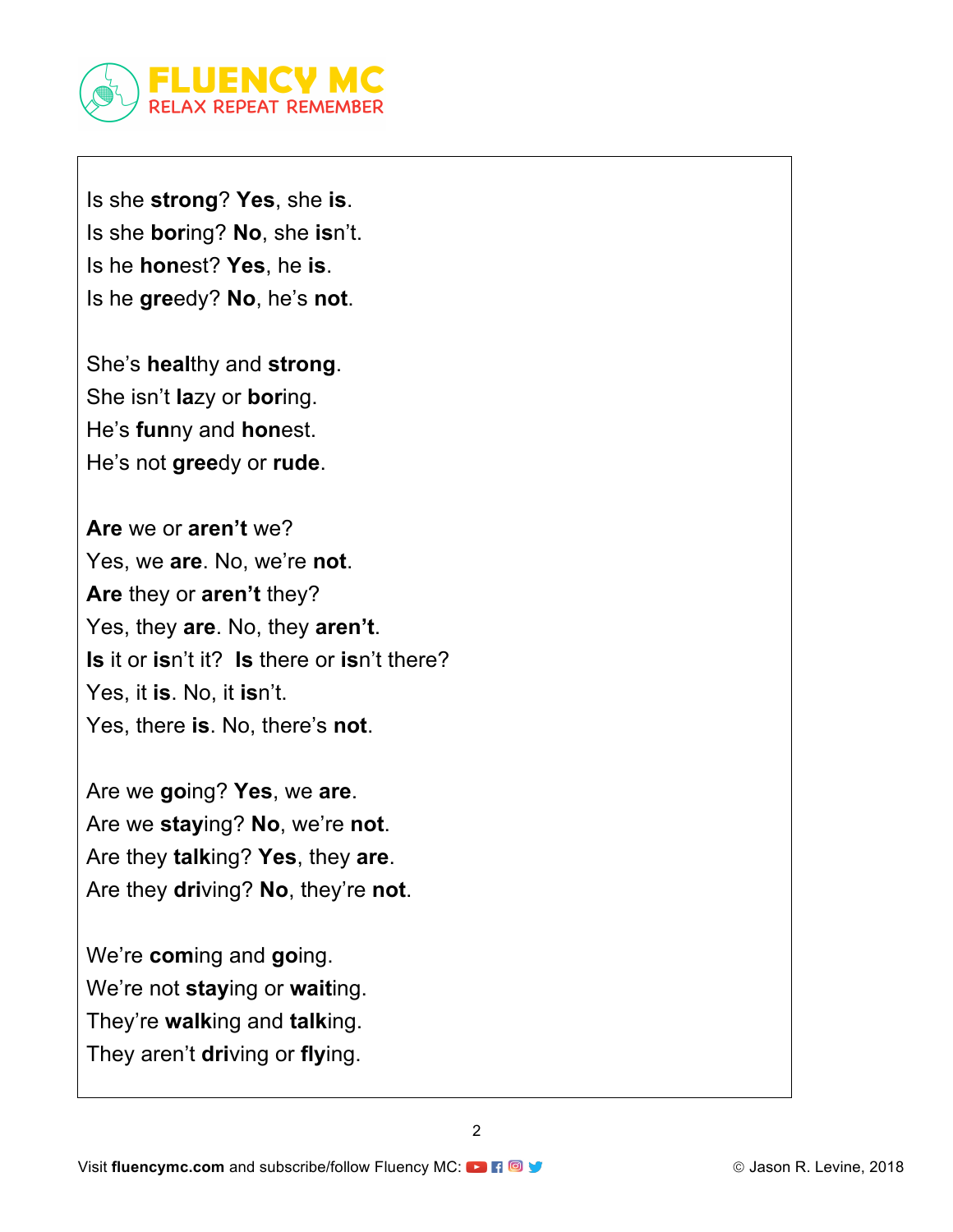

**Are** we or **aren't** we? Yes, we **are**. No, we're **not**. **Are** they or **aren't** they? Yes, they **are**. No, they **aren't**. **Is** it or **is**n't it? **Is** there or **is**n't there? Yes, it **is**. No, it **is**n't. Yes, there **is**. No, there's **not**.

Is it **sun**ny? **Yes**, it **is**. Is it **cloud**y? **No**, it **is**n't. Is there **time**? **Yes**, there **is**. Is there a **prob**lem? **No**, there's **not**.

It's **warm** and **sun**ny. It's not **cloud**y or **cold**. There's **time** to **play**. There're no **prob**lems to**day**!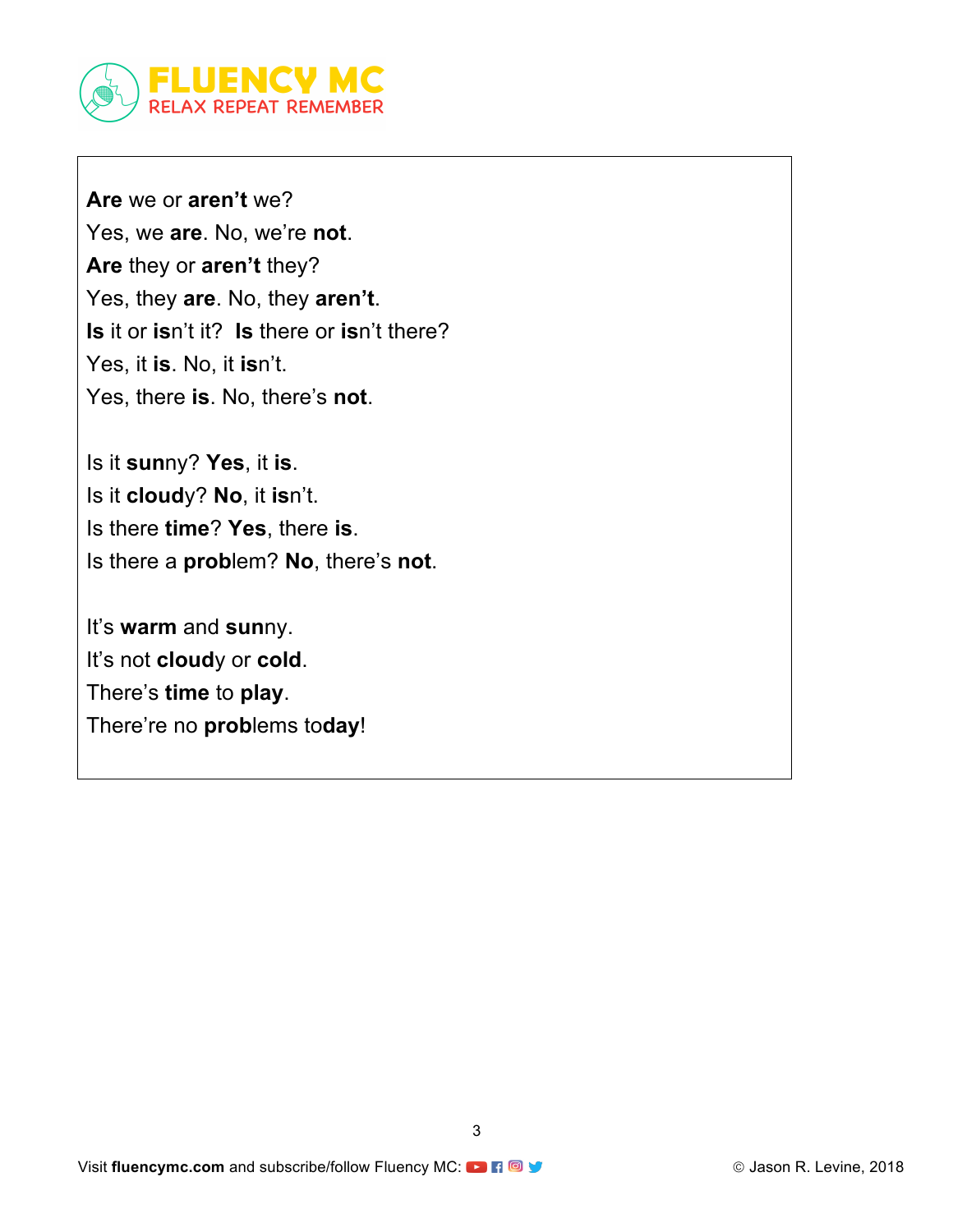

Are you or aren't you?

**Are** you or **aren't** you? Yes, I **am**. No, I'm **not**. **Am** I or **aren't** I? Yes, you **are**. No, you're **not**. **Is** he or **is**n't he? **Is** she or **is**n't **she**? Yes, he **is**. No, he **is**n't. Yes, she **is**. No, she's **not**.

Are you \_\_\_\_\_\_\_\_? **Yes**, I **am**. Are you \_\_\_\_\_\_\_\_? **No**, I'm **not**. Am I \_\_\_\_\_\_\_\_? **Yes**, you **are**. Am I \_\_\_\_\_\_\_\_? **No**, you're **not**.

I'm and . I'm not core that  $\overline{a}$ You're and . You aren't electron or produced by the contract of the set of the set of the set of the set of the set of the set of the set of the set of the set of the set of the set of the set of the set of the set of the set of the se

**Are** you or **aren't** you? Yes, I **am**. No, I'm **not**. **Am** I or **aren't** I? Yes, you **are**. No, you're **not**. **Is** he or **is**n't he? **Is** she or **is**n't **she**? Yes, he **is**. No, he **is**n't. Yes, she **is**. No, she's **not**.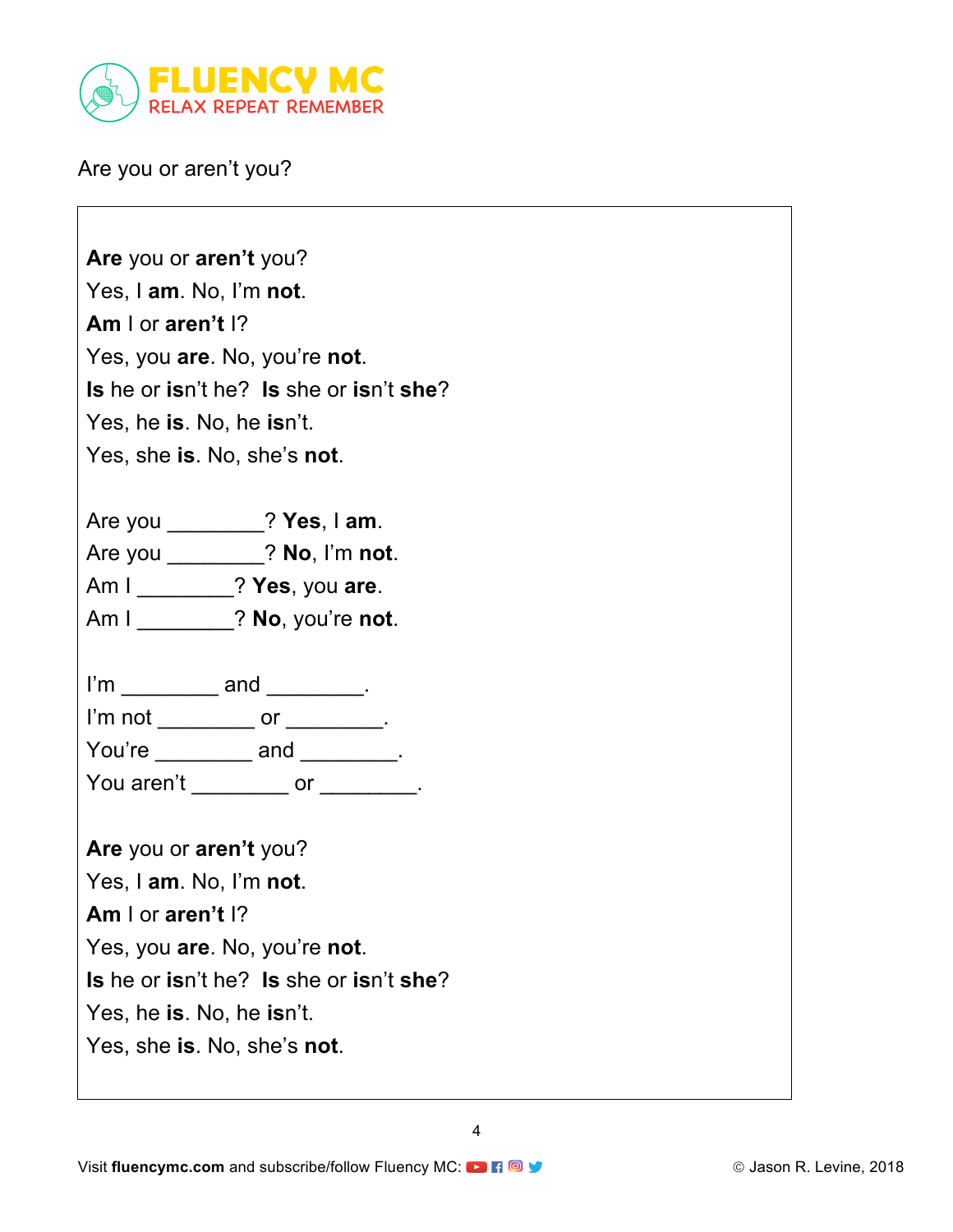

| Is she ________? Yes, she is.               |
|---------------------------------------------|
| Is she ________? No, she isn't.             |
| Is he ________? Yes, he is.                 |
| Is he ________? No, he's not.               |
|                                             |
| She's __________ and ________.              |
| She isn't ___________ or _________.         |
| He's __________ and _________.              |
| He's not _________ or ________.             |
|                                             |
| Are we or aren't we?                        |
| Yes, we are. No, we're not.                 |
| Are they or aren't they?                    |
| Yes, they are. No, they aren't.             |
| Is it or isn't it? Is there or isn't there? |
| Yes, it is. No, it isn't.                   |
| Yes, there is. No, there's not.             |
|                                             |
|                                             |

Are we \_\_\_\_\_\_\_\_? **Yes**, we **are**.

Are we \_\_\_\_\_\_\_\_? **No**, we're **not**.

Are they \_\_\_\_\_\_\_\_? **Yes**, they **are**.

Are they \_\_\_\_\_\_\_\_? **No**, they're **not**.

We're \_\_\_\_\_\_\_\_\_ and \_\_\_\_\_\_\_\_.

We're not \_\_\_\_\_\_\_\_\_ or \_\_\_\_\_\_\_\_.

They're \_\_\_\_\_\_\_\_\_\_ and \_\_\_\_\_\_\_\_\_.

They aren't \_\_\_\_\_\_\_\_\_ or \_\_\_\_\_\_\_\_.